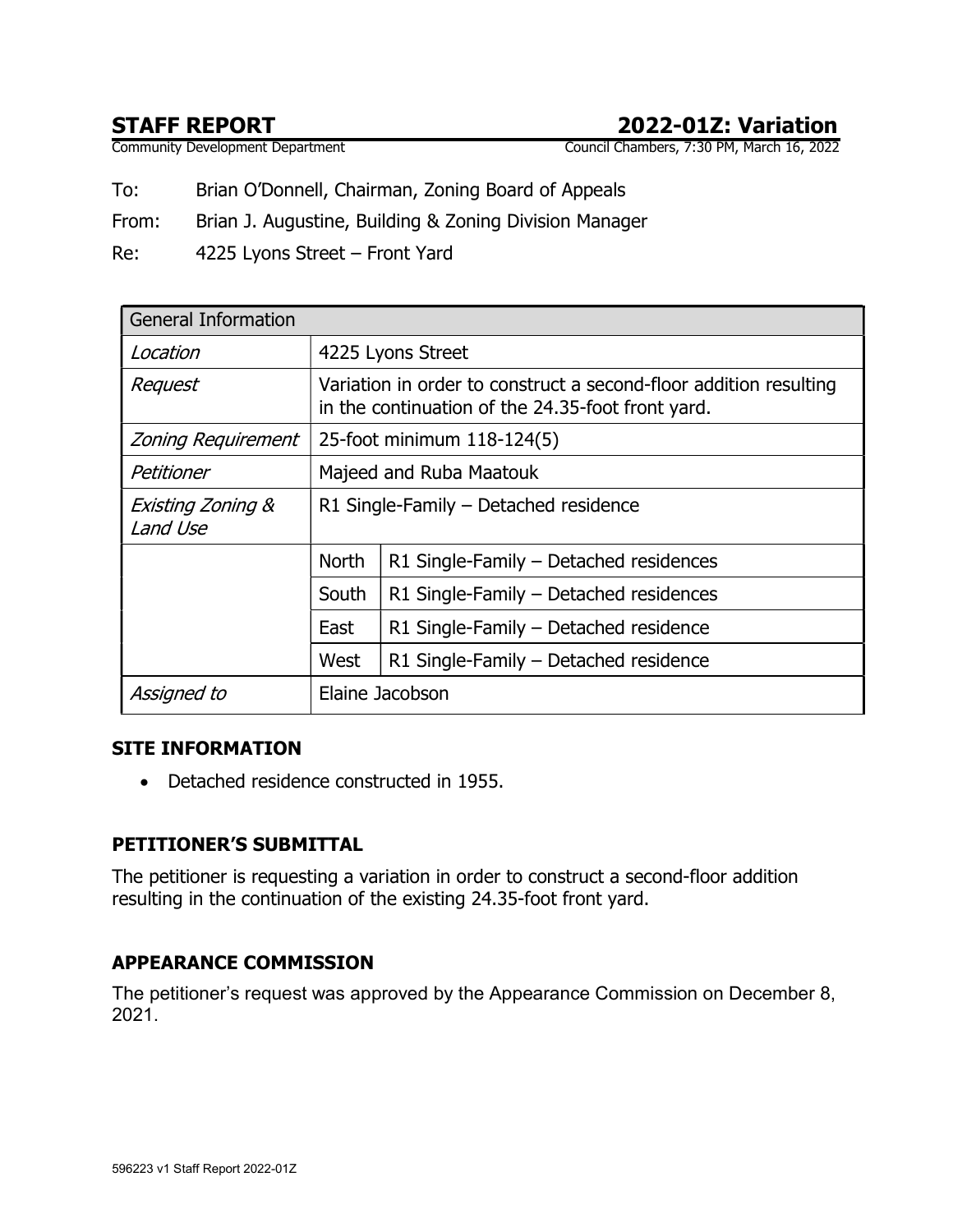#### STAFF ANALYSIS

Staff Comment and Review sheets were sent to all pertinent departments. The Community Development Department and Forestry Division were the only department/divisions to comment.

#### Forestry Division

The Forestry Division has no objections to the petitioner's request. Tree protection is required in accordance with Village standards.

#### Community Development Department

The Community Development Department has no objections to the petitioner's request.

The building was constructed in 1955 in its current location. The proposed addition continues the existing non-conforming front setback. The existing building is only about 8 inches into the existing front yard.

Staff feels the petitioner's request is the minimum variance necessary to allow reasonable use of the property. The proposed addition will not negatively impact surrounding properties.

#### STAFF RECOMMENDATION

Based on the proposed Findings of Fact, Staff recommends that the petitioner's request to construct a second-floor addition be granted.

### ATTACHMENTS

1. Proposed Findings of Fact